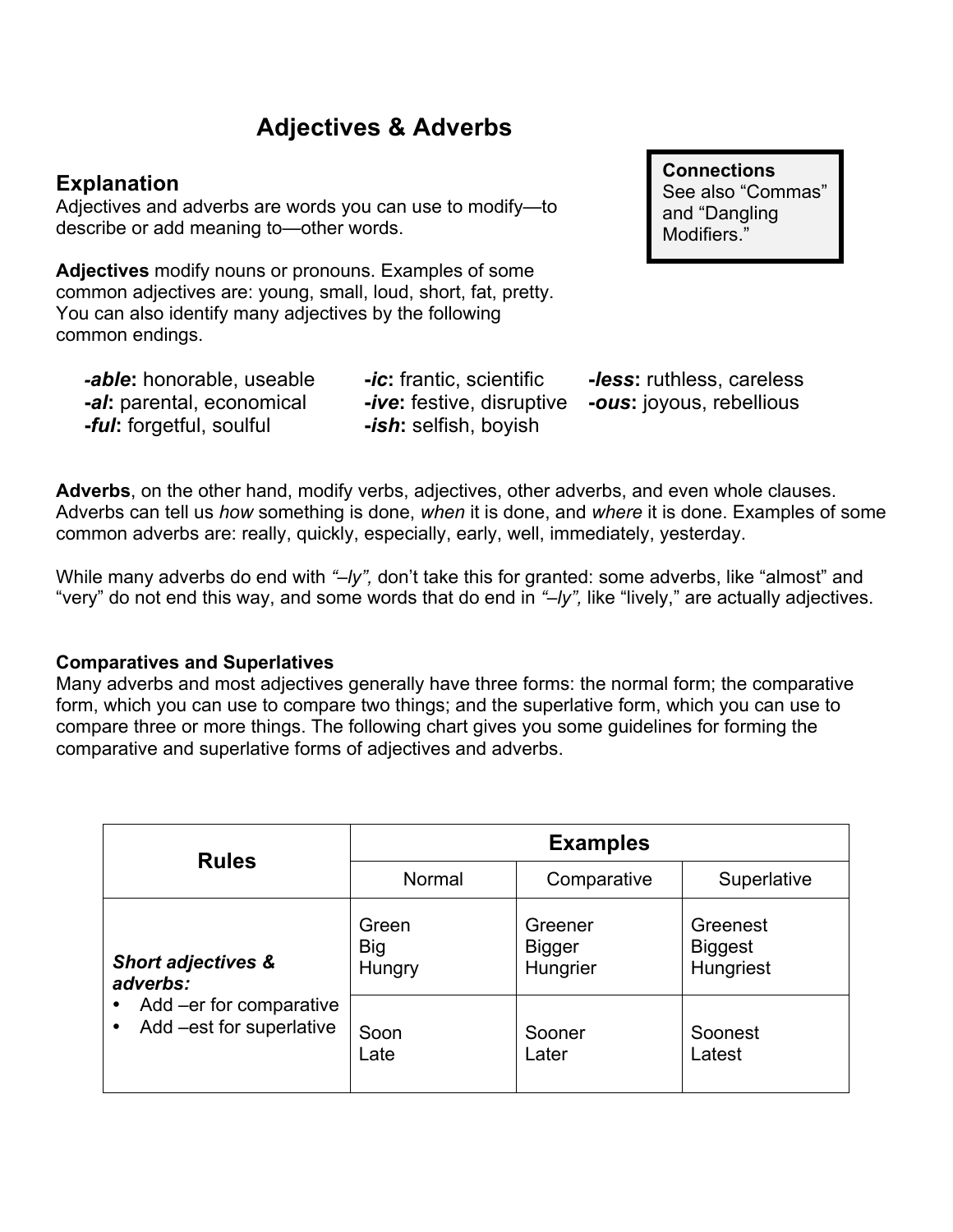| <b>Rules</b>                                                                                                                                                                           | <b>Examples</b>                                  |                                             |                                             |
|----------------------------------------------------------------------------------------------------------------------------------------------------------------------------------------|--------------------------------------------------|---------------------------------------------|---------------------------------------------|
|                                                                                                                                                                                        | Normal                                           | Comparative                                 | Superlative                                 |
| Longer adjectives & most<br>longer adverbs ending in<br>-ly:<br>Add "more" +<br>adjective/adverb for<br>comparative<br>Add "most"<br>$\bullet$<br>+adjective/adverb for<br>superlative | <b>Delicious</b><br>Incredible<br>More delicious | More incredible<br>More                     | Most delicious<br>Most incredible           |
|                                                                                                                                                                                        | Slowly<br>Easily<br><b>Brightly</b>              | More slowly<br>More easily<br>More brightly | Most slowly<br>Most easily<br>Most brightly |
| <b>Irregular adjectives and</b><br>adverbs have special<br>forms                                                                                                                       | Good<br><b>Bad</b><br>Little (amount)<br>Many    | <b>Better</b><br>Worse<br>Less<br>More      | <b>Best</b><br>Worst<br>Least<br>Most       |
|                                                                                                                                                                                        | Well<br><b>Badly</b>                             | <b>Better</b><br>Worse                      | <b>Best</b><br>Worst                        |

When using comparative and superlative forms, keep the following in mind:

- Many adverbs indicating time, place, and degree (i.e. tomorrow, here, totally) do not have comparative or superlative forms.
- Adjectives and adverbs that indicate an absolute or unchangeable quality should not be used with comparative and superlative constructions. Such absolute modifiers include words like final, main, impossible, perfect, unavoidable, unique.

# **Placement of Adjectives & Adverbs**

Misplaced adjective or adverbs can cause confusion, as in the following example:

Shaken not stirred, James Bond drank his martinis.

The writer probably is probably referring to the martinis, but the way this sentence is written, it implies that James Bond himself is shaken and not stirred.

For more information about misplaced adjectives and adverbs, see the "Dangling Modifiers" handout.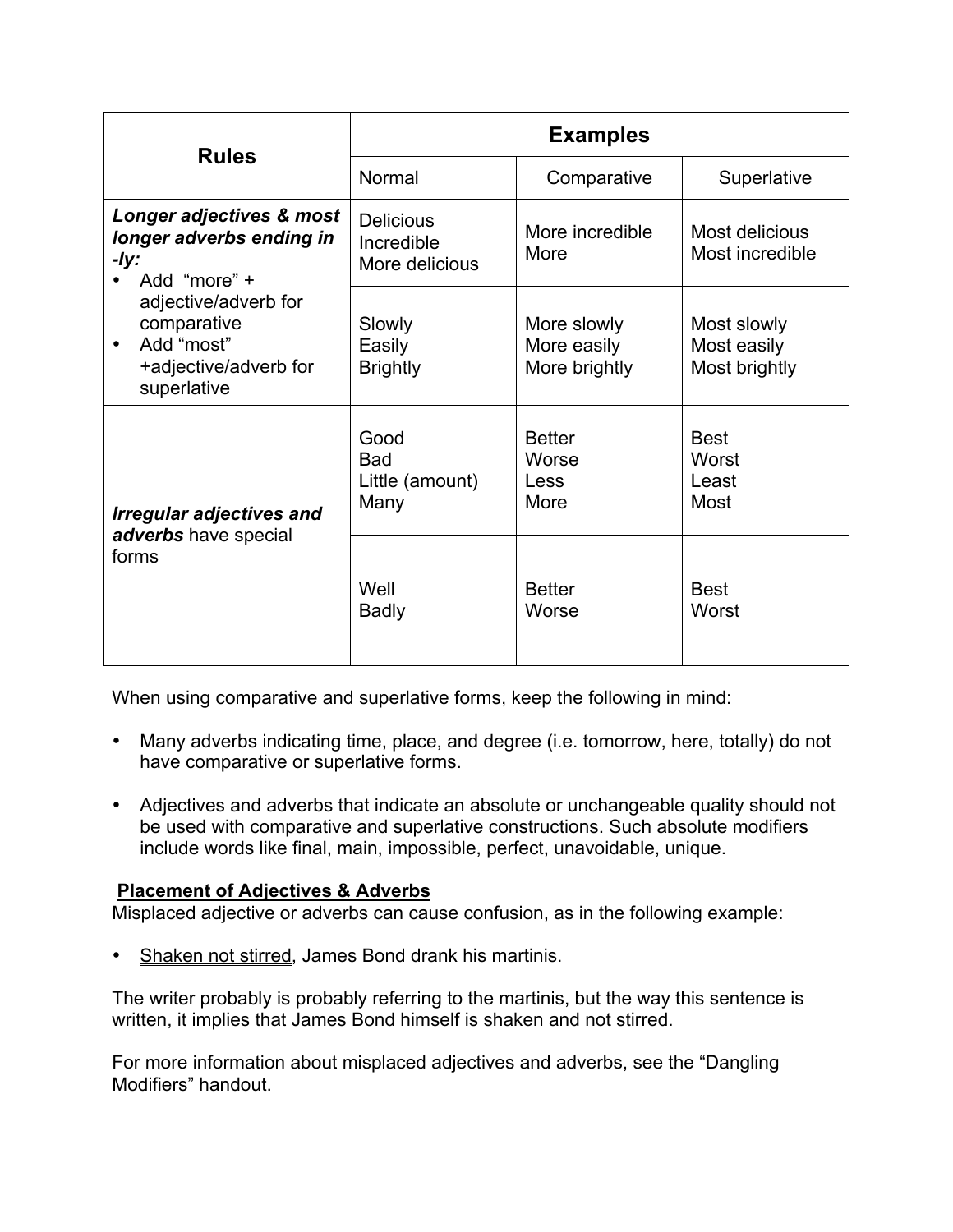## *Adjectives*

In order to avoid confusion, try to place adjectives as close as possible to the nouns or pronouns they modify. Most one-word adjectives come right before the nouns they modify. In the examples below, the adjectives are double-underlined and the nouns they modify are in italics.

- He made a delicious *dinner*. • Their full *stomachs* pushed against their jeans.
- The hungry *girls* devoured it quickly. • But they couldn't resist the incredible *dessert.*

One major exception to this rule is when an adjective follows a linking verb (i.e. is/are, was/were, feel, smell, taste, look, believe). For example:

- *Dinner* was delicious. • Their *stomachs* felt full.
- The *girls* were hungry. • *Dessert* looked incredible.

Be careful. Sometimes writers will use adverbs with a linking verb when what they really want is an adjective, or vice-versa. Choosing the adjective versus the adverb form of the same word has big implications for the meaning of a sentence. For example:

| <b>Adjective</b>                                | <b>Adverb</b>                     |  |
|-------------------------------------------------|-----------------------------------|--|
| I feel bad. (I feel ill, depressed, apologetic) | I feel badly (I'm bad at feeling) |  |

Multiple-word adjective phrases generally follow the noun or pronoun they modify, but occasionally can come before.

- The *girl* snoring in the next room woke up her roommate.
- The *customer* annoyed with the slow service complained to the manager.
- Proud her youngest son, his *mother* showed his picture to strangers on the bus.

Adjective clauses—easy to identify because they start with the words "who," "whom," "whose," "which," "that," "when," and "where"— follow the noun they modify. For example:

- She had a *goat* that she loved very much.
- His favorite *girlfriend*, who he thought was coming over later that evening, had just received an anonymous phone call.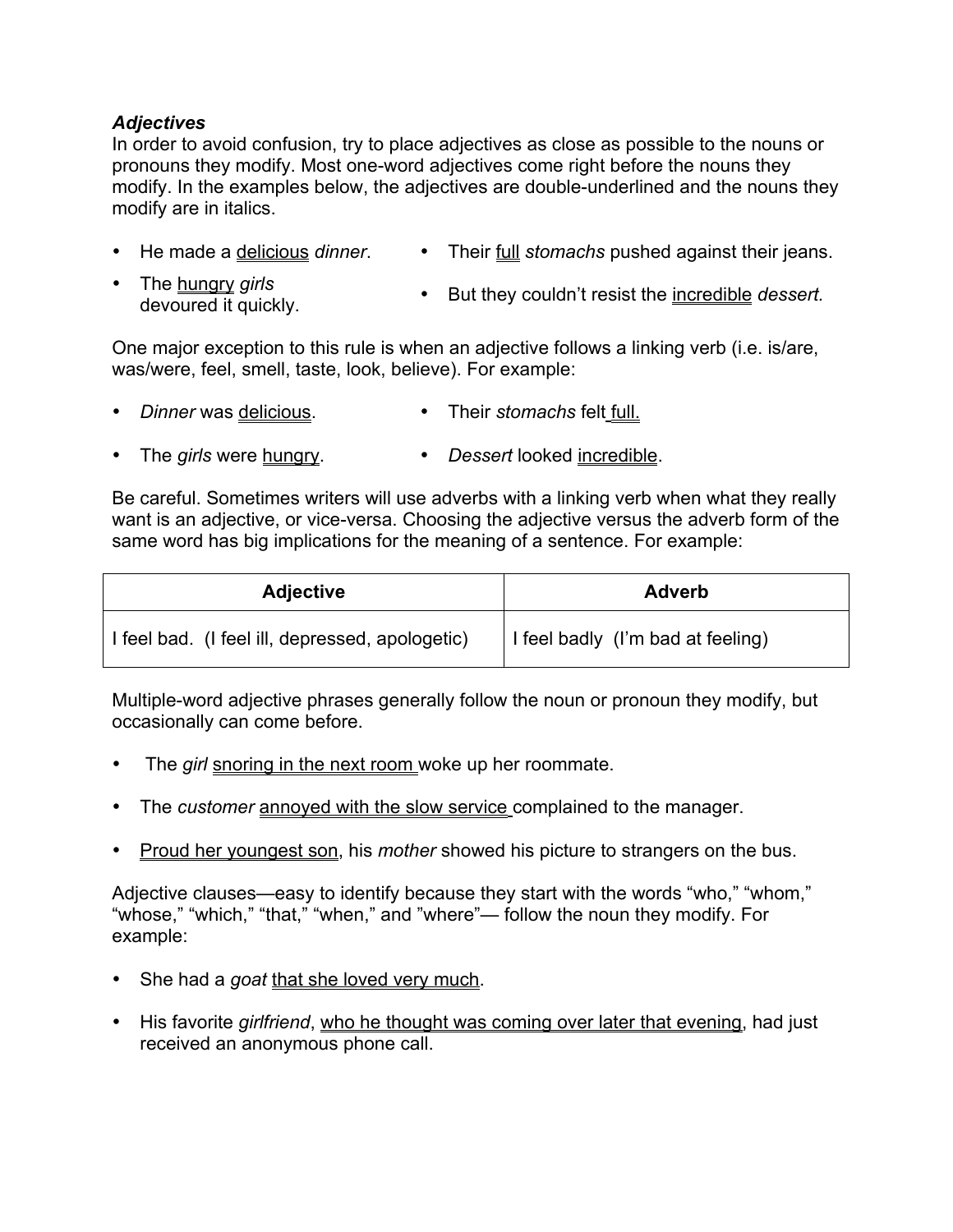## *Adverbs*

As with adjectives, adverbs need to be placed where the reader can clearly understand the meaning you intend. Adverbs are a bit more flexible, however: both single-word and multiple-word adverb phrases can generally be placed either before or after the words they modify. In the examples below, the adverbs and adverb phrases are underlined and the words they modify are in italics. For example:

- The lion *jumped* skillfully through the flaming hoop.
- The lion skillfully *jumped* through the flaming hoop.
- Before next Wednesday, *she* needed to cash her paycheck.
- *She* needed to cash her paycheck before next Wednesday.

## **Punctuating Adjectives and Adverbs**

#### *Adjectives*

To help you decide whether or not you should use a comma when separating two or more adjectives, ask yourself the following two questions:

- Can the order of the two adjectives be reversed?
- Can the word "and" be put between the adjectives?

If either answer is yes, then the adjectives are coordinate, and you should use a comma. For example:

- Jessica is an ambitious, intelligent woman.
- Jessica is an intelligent, ambitious woman. [order reversed]
- Jessica is an intelligent and ambitious woman. [added "and"]

If you cannot reverse the order of the adjectives or add "and" to the adjectives, then they are cumulative, and do not require a comma. For example:

- Roger has fourteen silver horns.
- Roger has silver fourteen horns. [The reversed order does not work.]
- Roger has fourteen and silver horns. [The added "and" does not work.]

#### *Adverbs*

Place a comma at the end of an adverb phrase when it comes at the beginning of the sentence. For example:

After some thought, she decided to buy her cousin's used car.

For more detailed information on when to use commas with adjectives and adverbs, please see the "Commas" handout.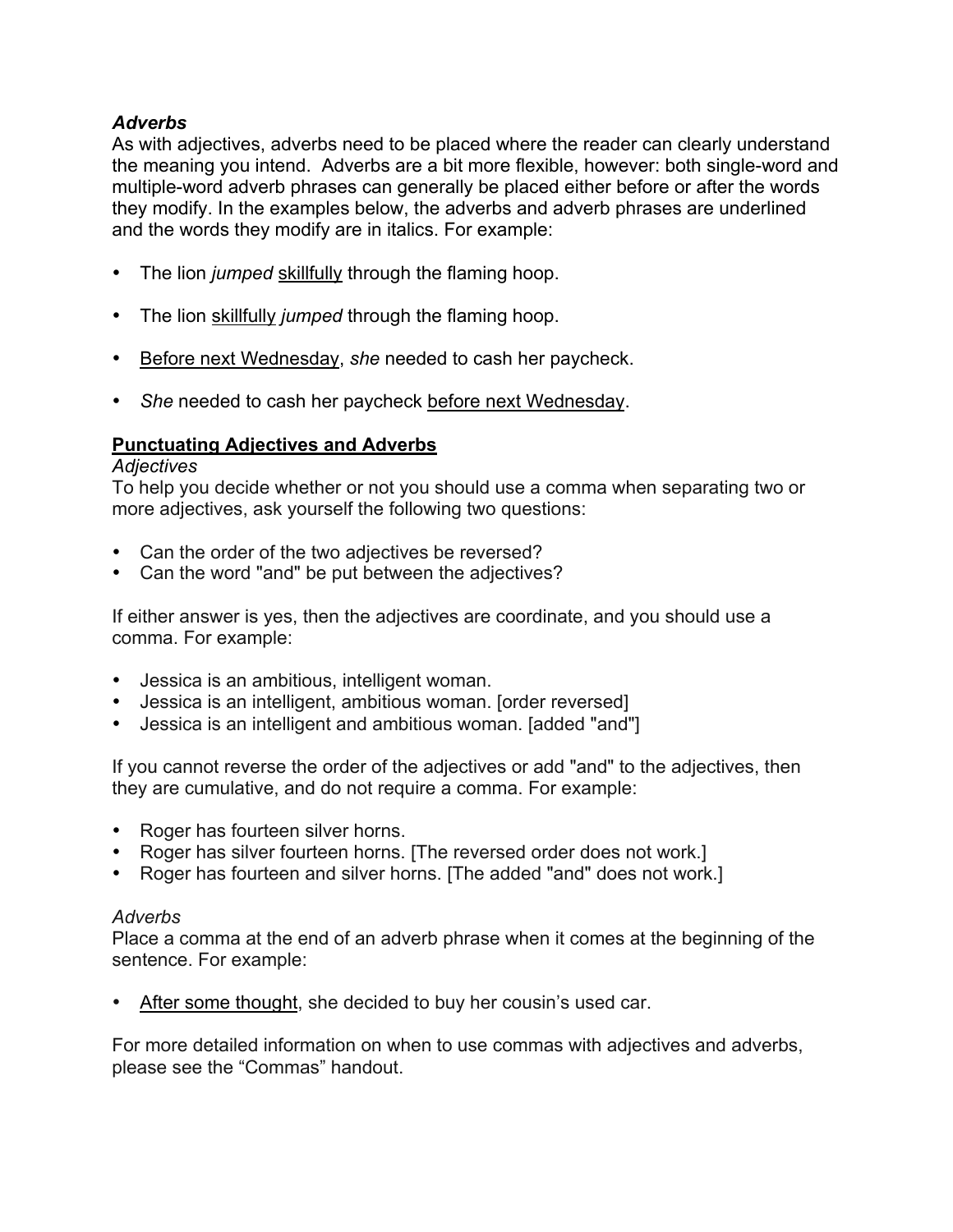# **Exercises**

**A)** Identify the adjectives and adverbs in the following sentences by underlining the adjectives twice and the adverbs once...

**For example**: The <u>one-eyed green</u> aliens stepped cautiously out of their spaceship.

1. Their timid leader tentatively put one fat, calloused foot on the grass.

2. She then gingerly placed the other foot down.

3. She paused, thoughtfully scratched her forehead, and then started to waddle quite gracelessly toward a dim light.

4. Soon the braver aliens followed her but the more cowardly aliens hung back inside the door of the silver spaceship.

5. Suddenly, they heard a short, high-pitched yelp.

6. The youngest alien had stepped accidentally on the tail of a small furry creature, and both of them cried out instinctively.

7. The little alien regained his composure right away and, curious about the strange creature, he carefully reached down to pick up the frightened mouse.

8. The mouse, still terrified, dashed away.

9. It ran over the sensitive toes of several aliens who squealed loudly

10.The resulting commotion distracted the group, and they didn't notice the two young children slowly riding up on their creaky three-speed bicycles.